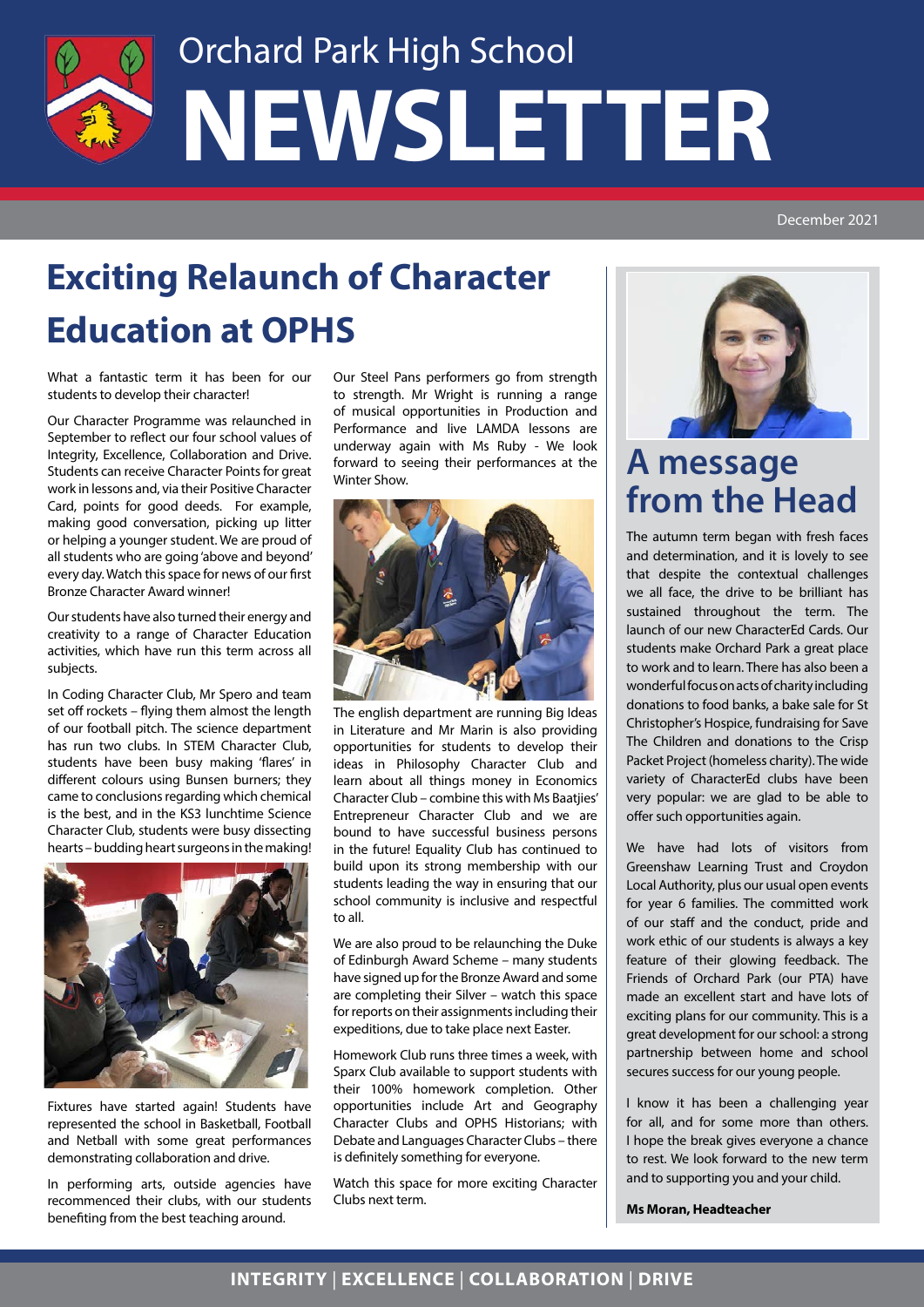## **Update**

Throughout the autumn term students attending the year 7 and year 8 STEM club have been carrying out some mindblowing activities e.g. making flares, making elephant toothpaste, turning colourless sodium hydroxide pink with phenolphthalein and turning copper coins into gold (fool's gold). These activities have made the club popular, leading to an average of 25 pupils attending each week.

For the autumn term, we have focused on carrying out activities that investigate how science can be used to make substances change colour or state, or even disappear!

Students that attend receive 1 character education point each, and students that attend consistently will receive a certificate at the end of term for participating in all the STEM activities.



#### **Science Club**

Well done to our team of budding young scientists, who are keen and enthusiastic in attending our Friday lunchtime science sessions, in forever increasing numbers.

Our students have engaged in a wide range of fun science activities that will lay the foundations for their future engagement, excitement and interest in this core subject area.

Amongst the range of activities that students have experienced, the most memorable ones to date include the heart dissection, observing onion cells under the microscope and making bridges out of straws.

Our science department is delighted with the interest that our KS3 students have shown in attending and participating in this character education club.

#### **STEM Club** | Year 7 AYL update

It has been really encouraging to see how quickly the year 7 students have transitioned so smoothly into secondary school life and I have been so impressed with the way that they conduct themselves around school and in lessons. It has been a busy term with a trip to the Shakespeare's Globe theatre to see A Midsummer Night's Dream, where the behaviour from the students was impeccable and they were praised by members of the public for their conduct on public transport. We have also had our first Netball and Football fixtures, as well as great interest in the Fun Friday challenges such as collecting crisp wrappers to turn into blankets for the homeless (I counted 454 wrappers from Year 7!) , one kind word day where students used chalk to write one kind word on the playground and taking the best picture of a firework at a fireworks display.

We have also had some personal successes within the year group. Firstly to Dasko for winning the Design a Christmas Card competition, which is being sent out to members of the local community and also to the 5 students who have topped the Character Points leaderboard this term- Hiritthik (77) Molly (75), Daniil (75), Safi (60), Kamari (60) and Emmi (58) have all shown consistency in their application to lessons and have contributed in various ways within the school community. Overall 7Newton have led the tutor group leaderboard with a total of 887 Character Points. I am privileged to be the Academic Year Leader to such a polite and friendly cohort and I have enjoyed the students approaching me to start conversations with me on the playground (and to try and get a Character Point on their PCC card!!)

Thank you for supporting your child on this new journey into secondary school; your support throughout the next five years will contribute immensely to your child's success and wellbeing at Orchard Park. A reminder that year 7 are expected to complete self-quizzing every night and ensure that they are following the homework schedule. They should also be spending 30 minutes reading each night as well as completing the Sparx Maths homework which is set at 3pm every Thursday and is due the following Wednesday at 2pm. If your child is struggling to access the programme at home or having difficulty completing homework, we run a homework club every Monday after school and a Sparx club on every Tuesday after school and Wednesday lunchtime.

Finally, I want to wish you and your families a very Merry Christmas. I hope you all have a restful break and I look forward to seeing the year 7 students refreshed and ready for the term ahead when we return in January.

*Miss Goodwin, Year 7 Academic Year Lead*

#### Year 8 AYL update

It has been a pleasure getting to know year 8 this term. Every student has shown a positive attitude to their studies since our return in September. We are really pushing each student to exceed their potential in every subject and in every lesson. This term Sancho has the most character Education points with 803 points, a great effort. Ami (107) Maisie (76) and Rosie-Mae (49) are leading the way in the individual race, a superb effort by the girls.

Although we have a huge focus on your child's academic progress and learning in the classroom, it's vitally important that every student can relax and also enjoy their time at school doing a variety of activities. Each Friday the weekly winning tutor group has Fun Friday with Mr Atherton, playing sport or board games and other fun activities together in the Gym.

We have had many students showing a keen interest to participate in after-school clubs, with outstanding individual performances in Music, Drama and our sports teams this term. I encourage every student to sign up for as many clubs as they can next term.

I would like to thank all parents for your continued support throughout this term.

*Mr Atherton, Year 8 Academic Year Lead*

#### Year 9 AYL update

Year 9 have made an outstanding start to this academic year. The hard work and dedication they have shown in everything they do is evident to all members of staff throughout the school. This is reflected in being the only year group to win the Sparx completion competition every week.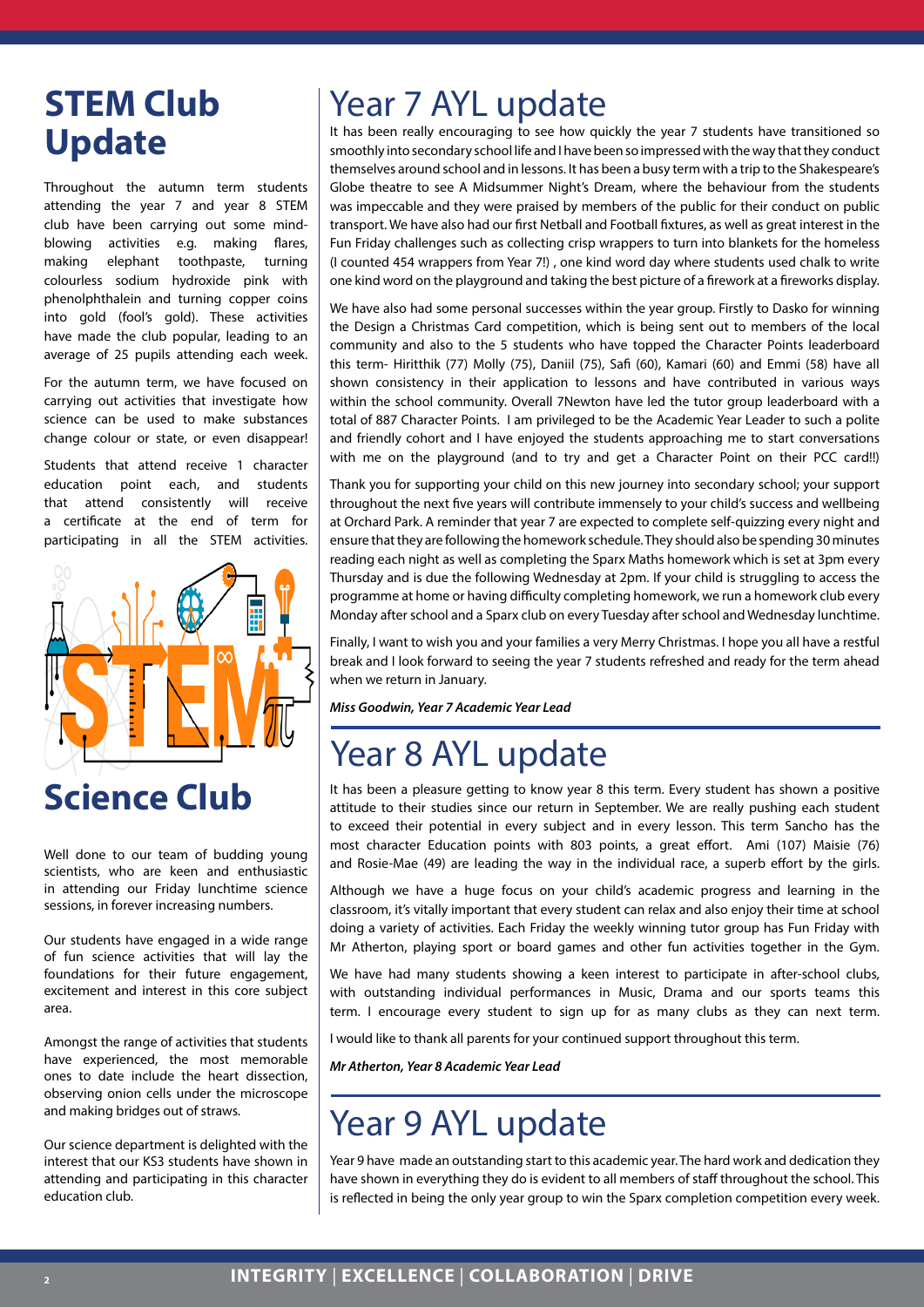It is fantastic to see so many students progressing in the Duke of Edinburgh's award, volunteering in various afterschool clubs, gaining skills and pushing themselves physically. I would like to thank all teachers, tutors and prefects for helping create a buzz around our character education programme. It was great to see many students collecting character points on their new Positive Character Cards .

I look forward to continuing the academic year with you all and seeing you at the Year 9 Parents Evening on 26th January. This will be a great opportunity to discuss progress so far, in preparation for the GCSE options process which will begin mid-spring term.

I would like to give a special mention to the following students:

Jojo Stanley - Sports star of the term

Angel Musoke - 1st on the Sparx leaderboard

I wish every one of you and your families a merry Christmas and a happy new year. Please do not hesitate to contact me should you have any questions or concerns.

*Mr Latouche, Year 9 Academic Year Lead*

#### Year 10 AYL update

Year 10 have had a brilliant start to this academic year. They have made a really smooth transition into GCSE life and have responded really well to the academic calibre and the large amounts of effort it takes to really succeed in their subjects; their resilience is admirable!

A particular shout out to the following students for being the top workers/achievers in their subjects: Art - Eva and Annabelle Business - Mark, Salma, Michael J, Remus and Eren Citizenship - Inara English - Diana, Eva, Daniela, Salma, Jack B (top student in each class) French - Tania Geogrpahy - George, Joseph, Levi and Zachai History - Sammy, Abi B, Ben, Salma, Elise, Alex J Maths - Casey, Daniel, Bhavesh, James, Liam S, Elise, Harry M Music - Joseph and Abi B PE - Grace, Inara and Charlie Photography - Abi, Sophie, Erica RS - Ben Science - Biology - Aimee Science - Chemistry - Erica Science - Physics - Liam S, Remus Sociology - Claire Spanish - Eva

Two of our students in year 10 have made a real effort to meet with Ms Moran and discuss how we can promote charitable giving in the school – thank you to Chelsea and Alvyna for being our Charity Ambassadors and for supporting the school in our Christmas Jumper Day for Save the Children. Chelsea and Alvyna will also be helping to lead the year group in more charitable events next year – top work girls!

Year 10 have been working really hard on getting their Character Cards signed in the last two weeks of term – it is encouraging them to showcase the brilliant young people that they are; long may this last into the new year.

Finally, a massive well done to our boys football team who have attended a number of fixtures this term, including our most recent away match. Although the boys came away with a draw, it was most definitely a moral victory, where they showed incredible sportsmanship and collaboration. Well done lads.

Thank you to all the staff that have supported year 10 this term and, of course, to the parents and carers of these children, whose support is invaluable.

Wishing all of your families a restful break and a happy holidays; we look forward to having the students back in the new year

#### Year 11 AYL update

Our year 11 students have been outstanding this term, showing great dedication and commitment to achieving the best possible grades in the Pre Public Examinations (PPEs). I was absolutely delighted with their attitude to their PPEs - they utilised the extra opportunities for revision that were offered by teachers and both staff and visitors noted their exemplary conduct in and around their exams.

We are delighted that, for many students, this hard work has resulted in some significant improvements in their outcomes since the end of year 10. This is just rewards for their hard work. It is important now that they build on this positive start, with outstanding focus and effort in every lesson and by attending Champions Hour, Working Lunch and tutoring and committing to more independent study. We want them to take confidence from this round of PPEs and focus now on the actionable steps that their teachers have given them to improve.

I would also like to say a really big well done to our Head Prefect Stephanie, who had the opportunity to take part in a Speak Out challenge this term at the Cambridge Theatre in front of hundreds of people. She did herself and everyone else at Orchard Park proud.

Thank you to the families who attended parents' evening - I know that many useful conversations were had. We had hoped for the evening to be face to face but the virtual format was considered a better option at this time.

It has been a pleasure getting to know year 11 students this term and I look forward to the next. I wish you all a well rested break.

*Ms Walsh, Year 11 Academic Year Lead*



*Ms Ferigan, Year 10 Academic Year Lead*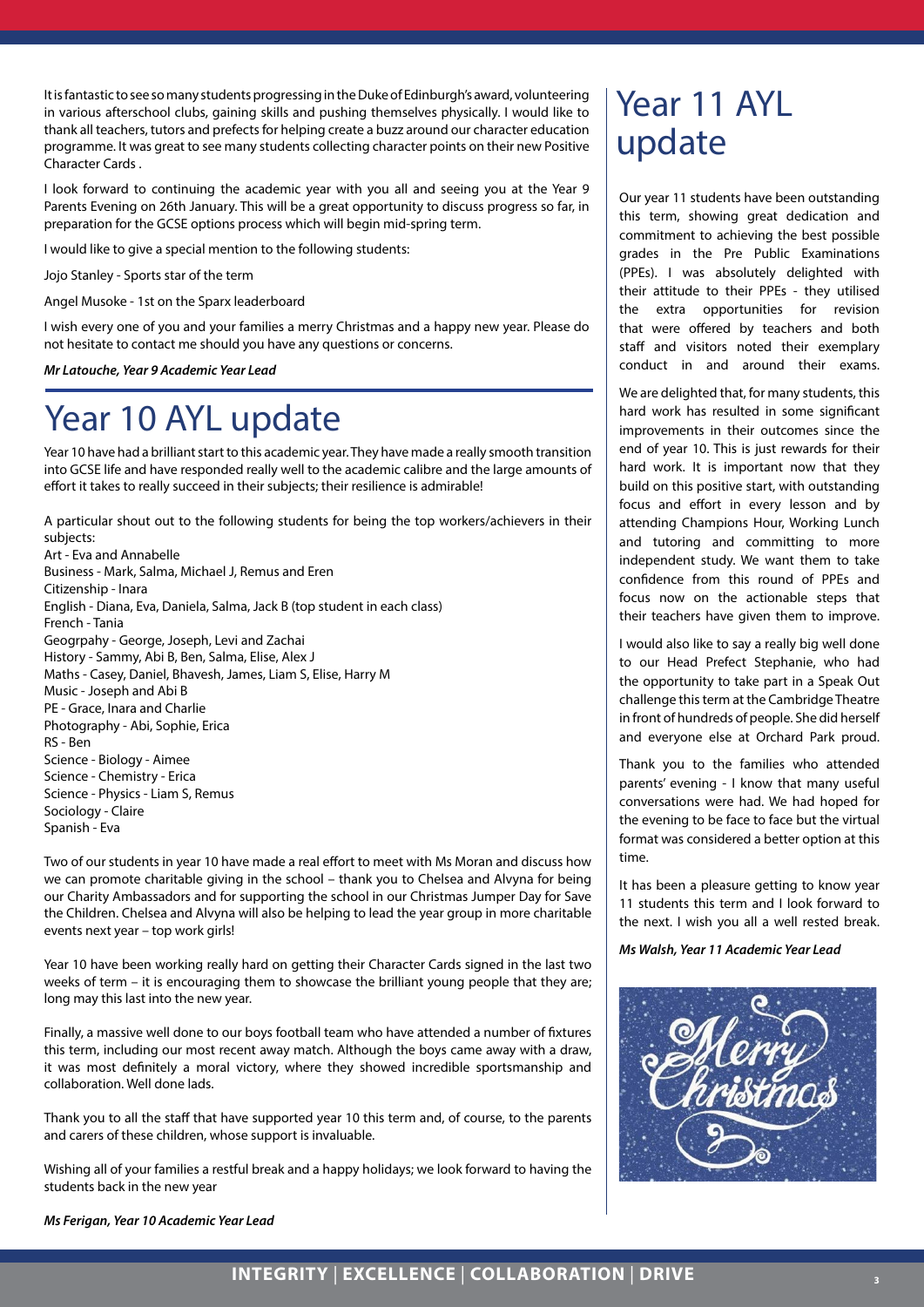#### **Safeguarding Update**

The Safeguarding Team welcomed Ms Ruby and Ms Graham in September to strengthen the support available for all students. In addition, four members of the team have also completed their Mental Health First Aid course to ensure that staff are well equipped to provide the most relevant and appropriate guidance in this area.

Ms Turner has been recently appointed as Pastoral Support Manager, with a particular focus on mental health.



With a group of students, she has resourced our new centre, called The STAR – which stands for Strength, Triumph, Aspiration and Resilience. This centre is available before and after school for all students and throughout the day by appointment, based on a referral system.

We have a mentoring system and counsellors available, should the students need additional support.

All students participated in a special Wellbeing assembly, which explained the key concepts around mental health and the support on offer, in and out of school.

At the beginning of the term, Ms Rogers and I delivered an assembly covering the important topics of Child Sexual and Criminal Exploitation, Sexual Abuse and Harassment, Female Genital Mutilation and Radicalisation and Extremism.

As a school, we are very aware of the pressures on young people today, particularly regarding peer on peer abuse, both in person and online, using social media.

Our Safer Schools Officer, PC Mason delivered special assemblies explaining the impact of bullying on the individual and outlined possible police action.

We hope that students feel confident to report any instance of bullying, no matter how small, so it is dealt with swiftly.

Please check our website for more information or contact one of the team if you have any questions.

Wishing you all a happy and safe Christmas break.

Ms Smyrk, Ms Rogers and Ms Turner

#### **Fun Friday!**

It has been another term full of fun and not just on a Friday!

This term has had us writing remembrance day stories, photographing our firework displays, designing posters about our tutor group names and thinking about our mental health and wellbeing.

We have raised awareness about Refugee week and explored the role that friendship can have in making people feel included and supported with the theme being "We cannot walk alone". We took part in Recycle Week by supporting The Crisp Packet Project. This amazing charity recycle crisp packets into blankets for the homeless. There was lots of crisp eating that week from our students, that's for sure!

We held a bake sale to raise money for the amazing St Christopher's Hospice. Students were more than generous with their donations of home baked goods and we raised over £200 for this wonderful charity.

Anti-bullying week made us think about the theme 'One Kind Word' and students decorated our playgrounds at break and lunch time with kind words in chalk. It was a joy to see.

Christmas fun started in December with our Christmas card competition and a big congratulations goes to our winner, Dasko in year 7, who designed a fabulous card that has been printed and used as our school Christmas card this year.

Last Friday we took part in Save The Children Christmas Jumper day raising a fantastic £229. Everyone involved looked very festive and we celebrated the day with free hot chocolate and cookies at breaktime for everyone and some festive singing and dancing in the playground.

What a term! I feel very proud to be part of such a generous, supportive and caring community here at Orchard Park and am looking forward to more Fun Friday tasks and challenges in the new year.

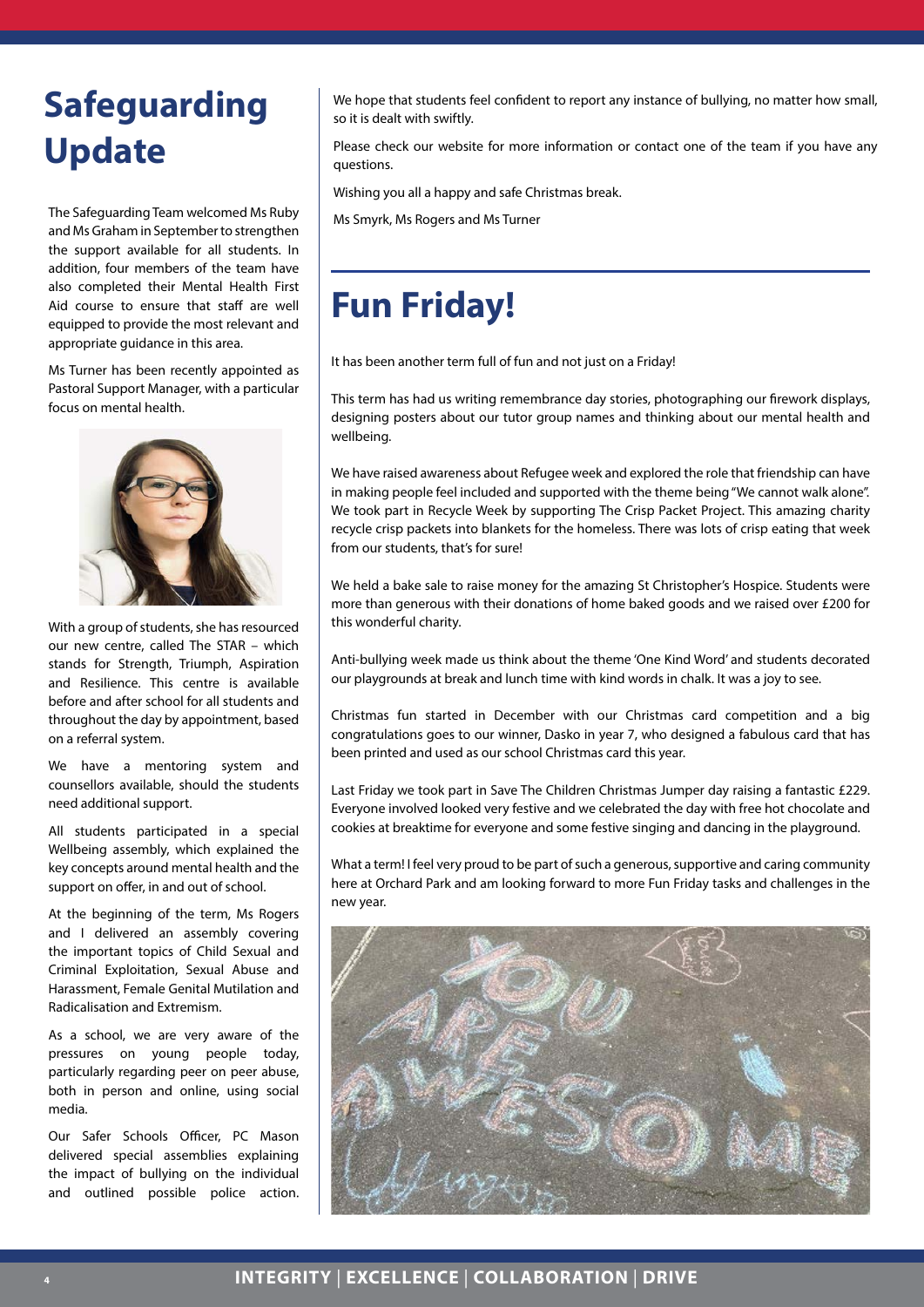### **Equality Club** Performing

This term equality club has re-launched our 'that's not okay' campaign with a focus on challenging the misuse of language during social times. We have led assemblies to year 7 and 8 about the importance of the language we use and the effect it can have on others. We have collectively pledged that we will call out offensive, inappropriate or misunderstood language within our school community and we will eliminate the bystander effect by educating others when they are getting things wrong.

We have also led a Food Bank drive to support those in need this winter and we are very grateful for the generosity of our wonderful Orchard Park families.



#### **Year 10 Thames Water Visit**

The Science Department organised a trip to the Thames Water Long Reach Sewage Treatment Works in Dartford for year 10 students.

Over the course of the day, the group toured the site, purified water and understood the value of the hidden engineering which makes modern city living possible. The visit also focussed on how we could all contribute to helping it work better.

Along with the wastewater treatment, the students understood the value that the site had along the banks of the Thames estuary, in providing managed space for wild animals, especially many rare bumblebee species.

The students also carried out some exciting hands-on sessions, including practical science experiments such as 'Poo Power' and 'Sewage Soup'.

Many thanks to Greg at Thames Water for hosting us and also to Ms Hansford, for driving the minibus.

# **Arts at OPHS**

in year 7 have been hard at work studying drumming, choreography, and characterisation. In year 8 students have explored The Blues, the history of dance crazes and semiotics and symbolism. Year 9 have been studying film music, the professional work Shadows by Christopher Bruce in dance and Stanislavski in drama. Our year 11 exam classes have created some fantastic mock performance work, year 10 drama are flying with script work and our year 10 music class have formed a very impressive Steel Band.

We continue to develop and strengthen our relationships with external organisations and this term we have been fortunate to have two dance clubs run by Step into Dance through the Royal Academy of Dance, Workshops with ZooCo Theatre Company and a very exciting project with Bird Gang Dance Company which will result in a piece to be performed in a large scale venue. We have had a very successful whole year group trip with year 7 to Shakespeare's Globe and have had in house workshops with the Globe too.

Please look out for letters next term as we have lots of exciting trips coming up for both the spring and autumn term.

We completed the term with our annual Winter Show and are thrilled to say that although we had a limited audience it was live and enjoyed by all who attended. We are so proud of each and every performer and there will be lots of Performing Arts badges handed out next term by way of recognition of their success.